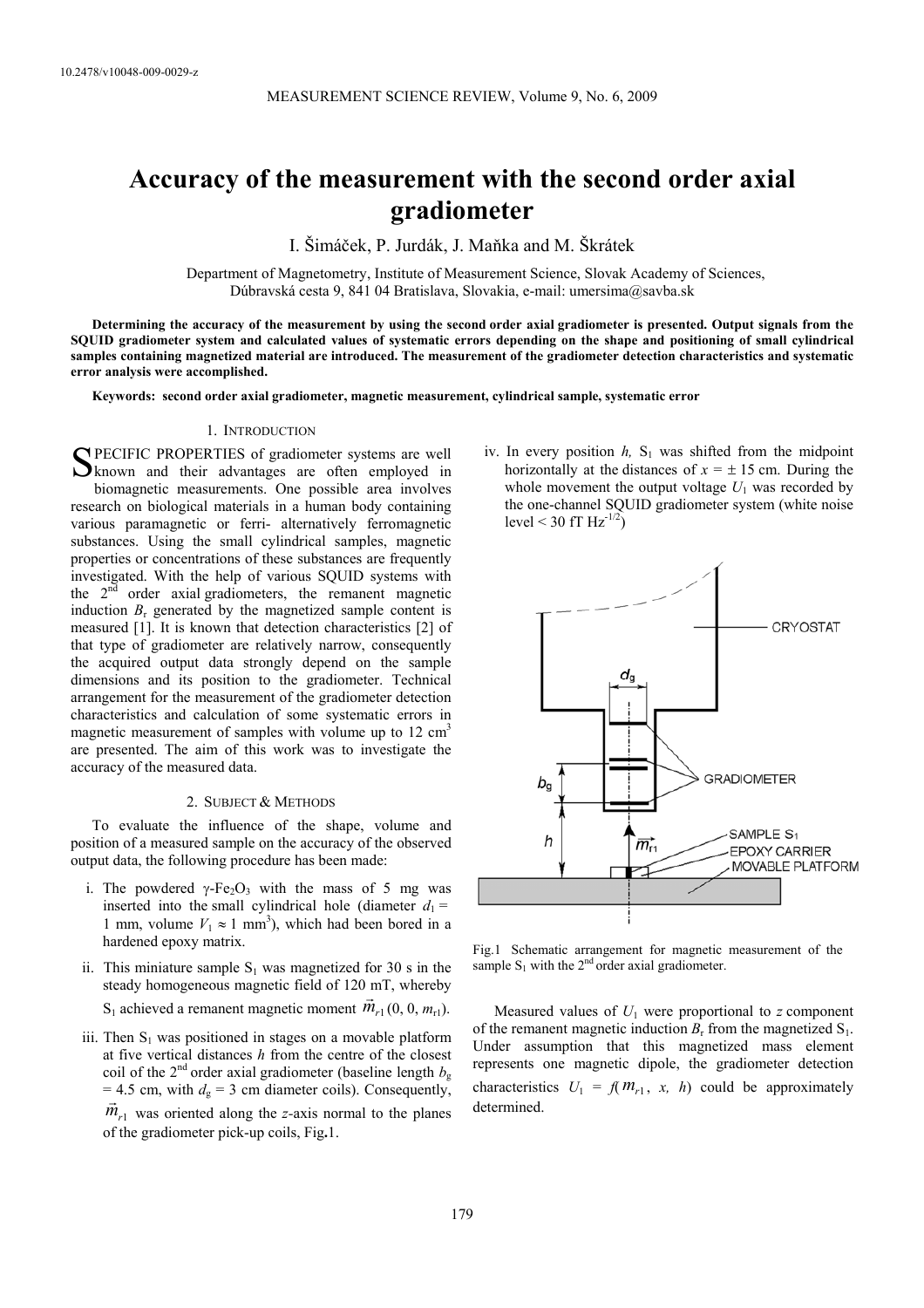# 3. RESULTS

Fig.2 shows the output signals  $U_1$  induced by horizontal positioning of S<sub>1</sub> as a function of distances  $h = 3, 4, 5, 7$  and 9 cm. It is evident that each value of  $U_1$  is smaller in comparison to  $U_{1\text{max}}$  being measured in the central position of  $x_0 = 0$ . This difference  $U_{1\text{max}}$  -  $U_1$  can be defined as a systematic error  $e_1$  =  $\Delta U_1$  related to the given gradiometer construction, horizontal position *x* and applied vertical position *h* of  $S_1$ .



Fig.2 Experimental gradiometer detection characteristics in response to horizontal position  $x$  of the sample  $S_1$  being placed at the vertical distances *h.* 



Fig.3 Normalized gradiometer detection characteristics in response to the horizontal position *x* for various *h*.

The values of  $U_1$  were normalized with respect to  $U_{1\text{max}}$ and then fitted to  $U_{1n}$  by the equation

$$
U_{1n} = y_0 + a \exp(-0.5 \left( \frac{x - x_0}{b} \right)^c)
$$
 (1)

where  $a, b, c, x_0$  and  $y_0$  are the parameters of the used fitting. The normalized gradiometer detection characteristics  $U_{1n}$  are plotted in Fig.3.

The first step was aimed at estimating the systematic errors *e*s for real larger cylindrical samples S with the height of 1 mm and the diameters of  $d = 1, 2, 3$  and 4 cm, being gradually placed at the vertical distances of  $h = 3, 4, 5, 7$  and 9 cm. Assuming that the sample S is magnetically isotropic and consists of many  $S_1$  without interactions among them, it can be divided into the set of rings with the widths of 1 mm, Fig.4.



Fig.4 Schematic configuration of the sample  $S_1$  divided into the set of rings**.** 

Then the magnitude of the measured total output voltage  $U_s$  will be dependent both on the position of each  $S_1$  and on the magnitude of the area of the ring which  $S_1$  lies on. In the first approximation,  $e_s$  can be determined (in percents) by the following equation

$$
e_s = 100 - \sum_{1}^{m} P_m U_{1mn} \tag{2}
$$

where *m* is the number of rings with the width of 1 mm,  $P_m$  is the ratio of the *m*-ring area to the whole sample's area  $P_c$  (also in percents) and  $U_{1mn}$  is the normalized output voltage derived from (1). Figure 5 shows the corresponding calculation of *es* for the cylindrical sample S with the thickness of 1 mm for four diameters *d* (in cm). Data were fitted with an exponential decay function

$$
e_s = y_0 + a \exp(-bh) \tag{3}
$$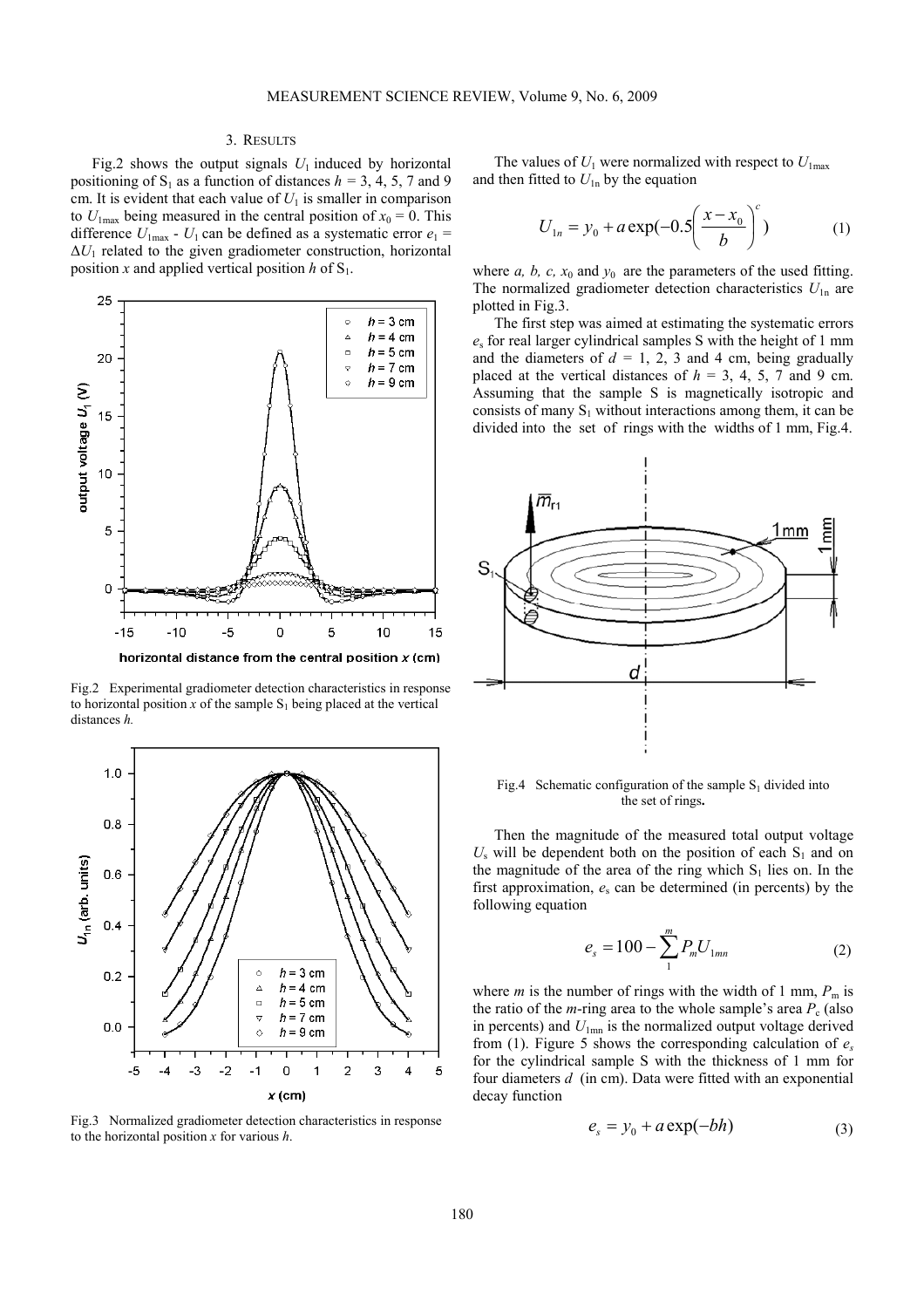

Fig.5 The calculated dependences of  $e_s$  on the vertical distance *h* for samples S having several diameters *d.* 

The resulting *e*s expresses how much (in percents) of the measured output voltage *U*s falls off in comparison to the output voltage  $U_{\text{sm}}$  measured if all  $\vec{m}_{r1}$  of the sample S were theoretically concentrated in the midpoint  $x_0 = 0$ . Consequently, the wider the sample and the closer to the gradiometer, the greater  $e_s$  is achieved. It can be shown in this example: If S with  $d = 4$  cm changes its position from  $h = 4$ cm to 9 cm, *e*s decreases approximately five times, specifically, from 37.46% to 7.45%. Likewise, if S has only *d*   $= 1$  cm  $e_s$  also decreases from 3.35% to 0.30% after the same change of *h*.

In practice, the samples have various heights. Therefore, the total systematic error  $e_{sc}$  for cylindrical samples  $S_c$  with heights *y* ranging from 1 to 10 mm was calculated. Using the modified (3) the systematic errors  $e_{sy}$  for each 1 mm layer of  $S_c$  were determined by the following formula

$$
e_{sy} = y_0 + a \exp(-b(h - 0.1(s - 1))) \tag{4}
$$

where *s* is the appropriate 1 mm layer measured from the base of the  $S_c$ . Then, the final  $e_{sc}$  magnitude can be expressed as the sum of  $e_{sv}$  by

$$
e_{sc} = \frac{\sum_{s=1}^{s_c} e_{sy}}{s_c} \tag{5}
$$

where  $s_c$  is the number of 1mm layers in the  $S_c$ .

The importance of the sample shape for the  $e_{\rm sc}$  magnitude is shown in Fig. 6 illustrating *e*sc as a function of *y* for two samples  $S_{c1}$  and  $S_{c2}$ . These samples have the same volume of  $V = 1.26$  cm<sup>3</sup> and contain the same magnetic material but they have different shapes. The first,  $S_{c1}$  has dimensions of  $d_1 = 4$ cm and  $y = 1$  mm and the second one,  $S_{c2}$  is with the dimensions  $d_2 = 2$  cm and  $y = 4$  mm. In spite of their identical magnetization  $M \sim V$ , in case of S<sub>c1</sub> at the distance of  $h = 4$  cm the calculated  $e_{\rm sc}$  is 26.6%, in comparison to  $e_{\rm sc} = 7.64\%$  for S<sub>c2</sub>. These two identical samples at  $h = 9$  cm resulted in  $e_{\text{sc}} =$ 7.72% in the first case and  $e_{\rm sc} = 1.65\%$  in the second one.



Fig.6 Calculated values of  $e_{\rm sc}$  related to the height *y* at the distances  $h = 4$  cm and 9 cm for four diameters *d* of the samples S<sub>c</sub>.

The effect of various  $y$  on  $e_{sc}$  may be also demonstrated by the following example: if dimensions of S<sub>c</sub> are  $d = 1$  cm,  $v = 1$ mm and this sample is located at  $h = 4$  cm, then the calculated  $e_{\rm sc}$  is 1.94%. By increasing *y* up to 10 mm,  $e_{\rm sc}$  increases only to 2.5%. For larger  $S_c$  with dimensions of  $d = 4$  cm and  $y = 1$ mm,  $e_{\rm sc}$  rises from 26.60% to 31.11% if *y* enlarges from 1 mm to 10 mm. Taking into account the sensitivity of the measuring system in terms of accuracy, the samples should be as small as possible, with the shape that is rather higher than wider and placed under the sensor as far as possible.

Of course, the accuracy of the measurement is also affected by the gradiometer construction. From this point of view, *es*c decreases if the gradiometer detection characteristics are relatively wide. For example, it can be influenced by increasing of the base length  $b_g$ . Assuming that the diameters of the gradiometer coils are smaller than the distance *h*, then the relation of  $B_r$  between the position of measured magnetic particle can be approximately determined by the following relation [3].